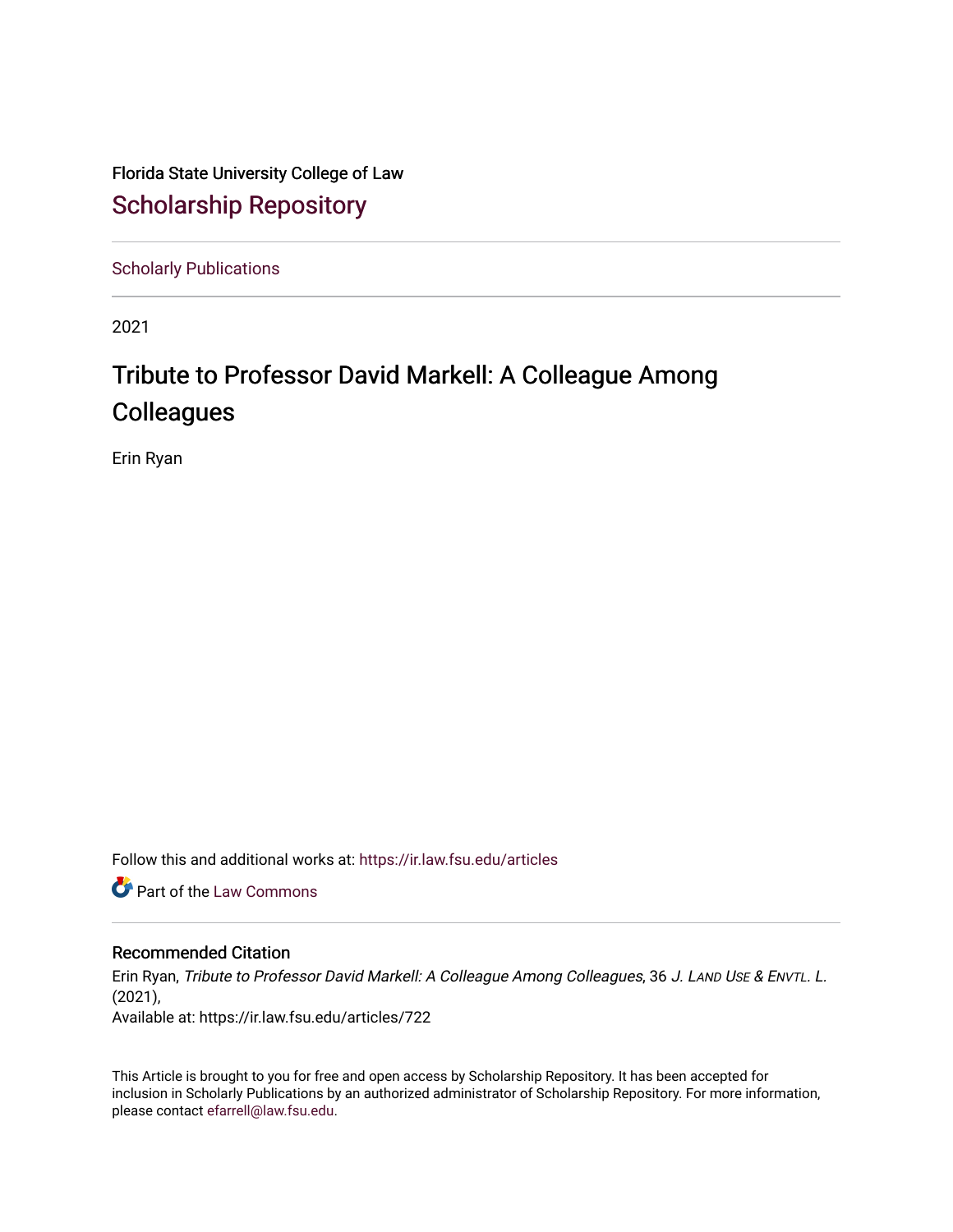# **TRIBUTE TO PROFESSOR DAVID MARKELL: A COLLEAGUE AMONG COLLEAGUES**

## *ERIN RYAN*

It is a great pleasure to be able to celebrate my colleague, David Markell, at his retirement from an extraordinary career in both civil service and academia. Other contributors to this collection will speak to his legacy as a scholar and a teacher, and I would certainly echo everything they say. Indeed, I will, for a bit, although I will save my central paean here for Dave's contributions as a colleague, friend, and fellow citizen. But each of these contributions begins with the special insight and empathy that he brought to his work and his community every day, drawing on the experiences he gained over an extraordinary career path.

To a prolific career of scholarly writing, Dave brings the rare gift of high-level practical experience. Legal academia has a noted preference for hiring faculty from the ranks of the recently graduated, with only early career experience, unsullied by prolonged advocacy or regulatory experience. Like the typical new law professor, Dave began his career with a prestigious judicial clerkship in his home state's Supreme Court and brief stints at a pair of white-shoe D.C. law firms. He then followed his heart to a longer stint at the U.S. Environmental Protection Agency, where he earned multiple performance awards as an Assistant Regional Counsel for Region II, including New York State. But at the time so many legal academics begin shifting back toward the ivory tower, Dave plunged further into the actual nuts and bolts of environmental law and governance, achieving substantial professional success as a lawyer before he offered it back to the next generation as a teacher and scholar.

Before eventually joining the law faculty first at Albany Law School and then here at Florida State University, Dave completed his work with the U.S. Environmental Protection Agency, briefly shifted to the Environmental Enforcement Section of the U.S. Department of Justice, Land and Natural Resources Division, where he was a trial attorney, and finally settled into leadership roles at the New York State Department of Environmental Conservation. There, he served for several years as Director of Environmental Enforcement and eventually as Deputy Commissioner in the Office of Environmental Remediation.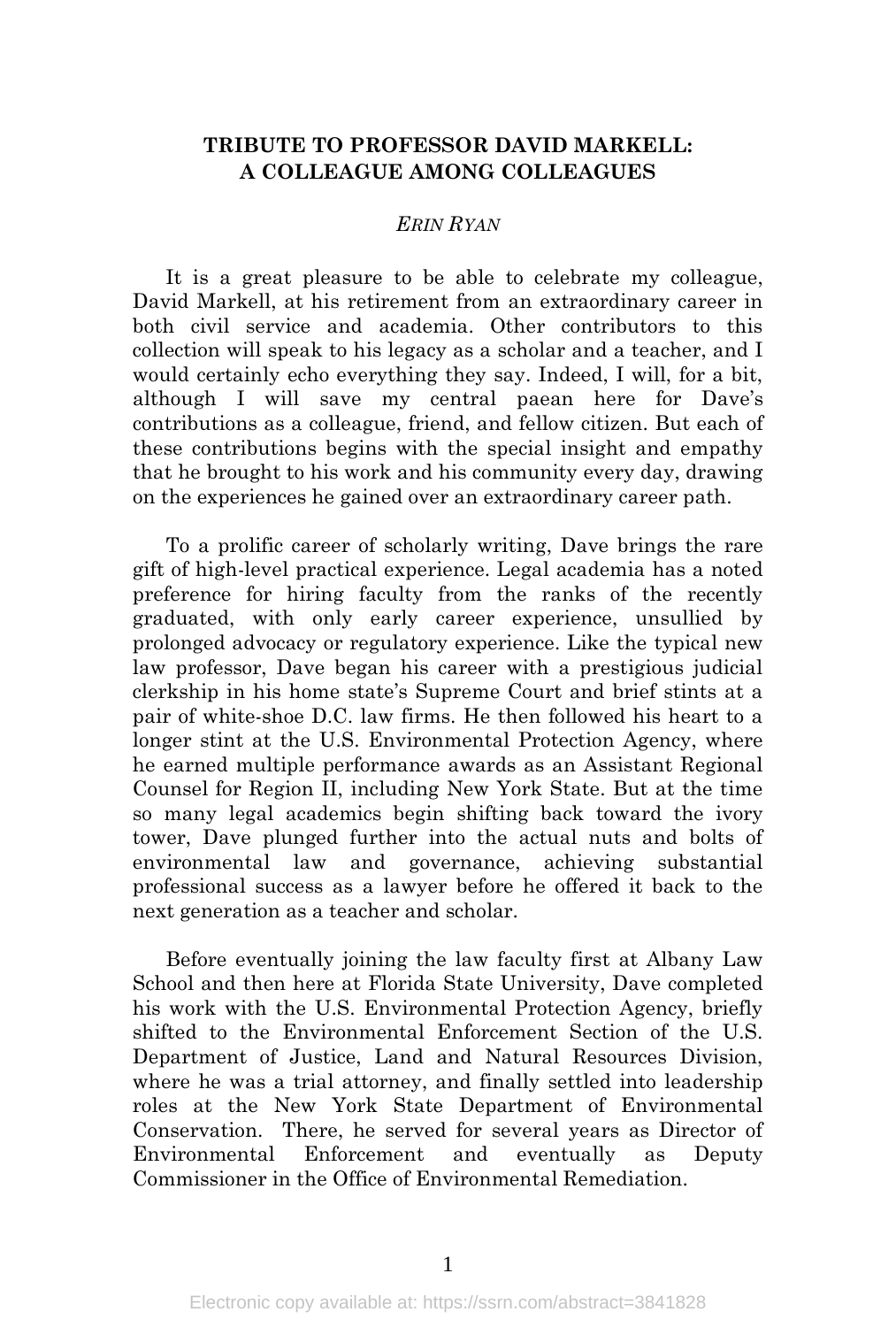Even in the middle of his academic career, he spent two additional years engaged in real world environmental governance through his work with the North American Commission for Environmental Cooperation, an international institution established in 1994 by the United States, Canada, and Mexico under the North American Agreement on Environmental Cooperation, complementing the contemporaneous North American Free Trade Agreement. Closely reflecting the personal values that have always animated Dave's career, the Commission for Environmental Cooperation was designed to advance international cooperation, sustainable development, and mutually beneficial environmental and economic policies for the benefit of present and future generations in all partner nations. Dave directed the office that managed citizen submissions on enforcement matters, an innovative institution of environmental governance that engaged public participation in support of the agency's overall mission, empowering citizens to formally allege failures by any of the three nations to effectively enforce their own environmental laws.

While an academic, he also worked with the American Bar Association on its Central and East European Law Initiative to analyze draft environmental protection laws for the Republics of Georgia and Armenia. He served on the National Advisory Committee of the U.S. Environmental Protection Agency. Over an extended two-year period, he successfully mediated a federal Clean Air Act enforcement case. In various capacities, he has advised the Organization of American States, the Central American Free Trade Agreement Secretariat, the Auditor General of Canada, and the State of Florida Departments of Health and Economic Opportunity.

It was this rich career in the actual practice of environmental governance before academia that enabled Dave to marry his natural gift for academic analysis with an in-depth, field-level understanding of the constraints, challenges, and rate-determining steps of environmental law. As a result, both his scholarship and his teaching were infused with a level of insight that most law professors will never quite reach. Adjunct instructors, teaching a course alongside regular legal practice, are beloved by students for their tales from the field and useful practical advice—but they rarely get the bird's eye view that enables academics to see the connections and missed connections among different fields of law. With the luxury of time and immersion, full-time faculty can see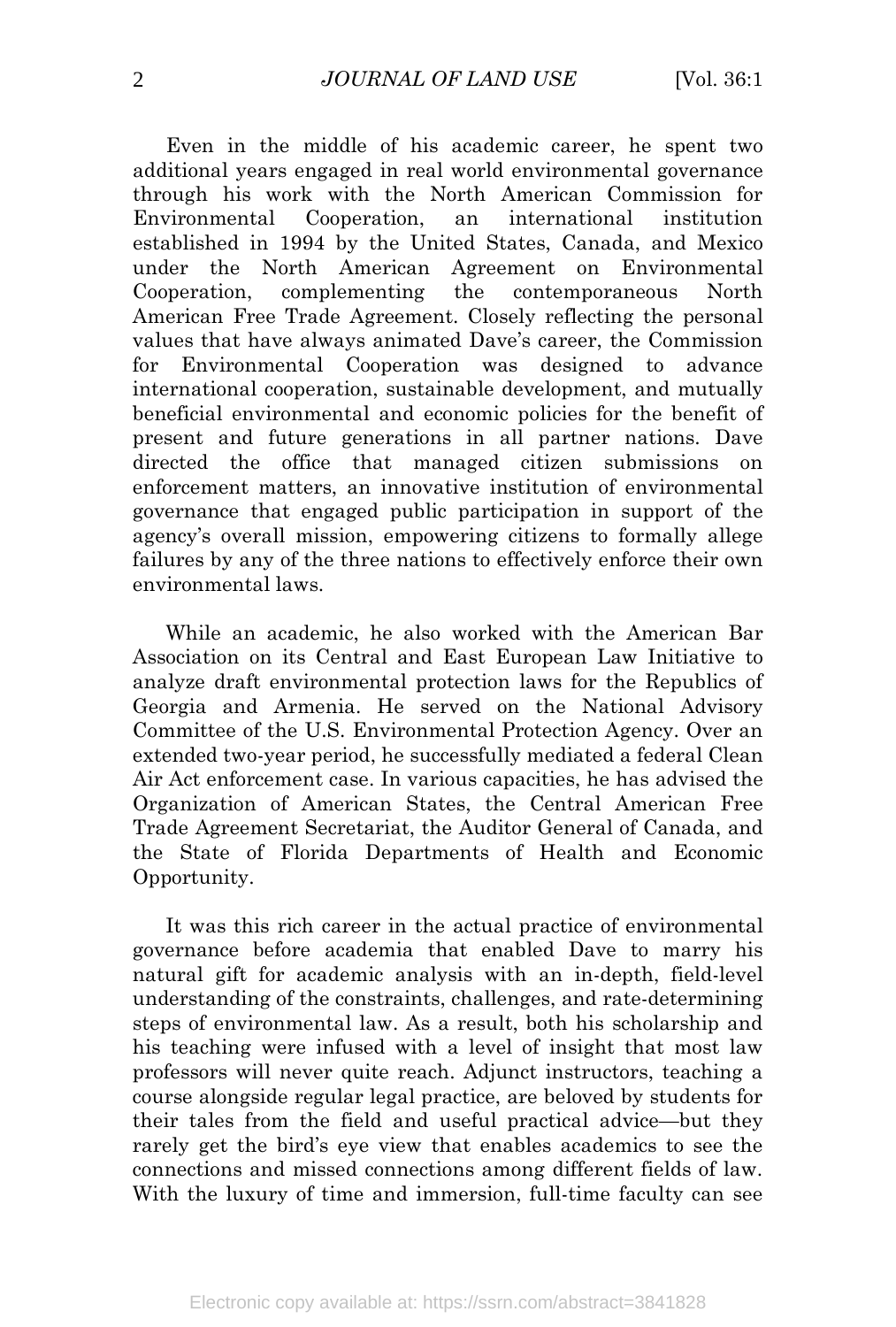the broader patterns, the bridges with other fields of academic inquiry, and if they are creative, opportunities for beneficial legal redesign—but with limited practical experience, they may miss the mark. Dave is the rare academic who genuinely combines both.

These twin gifts have consistently animated both his classroom and his scholarship. Countless former students of his, now successful leaders in the field, have testified to the inspiration he provided them at the various gatherings in which we have honored him this year. Doubtlessly, his gifts also contributed to the success of the environmental law program that he ran for many years at FSU, as Associate Dean for Environmental Programs. And in his performance of other leadership roles here, including Associate Dean for Academic Affairs and Associate Dean for Research. But environmental law was always his true academic love, and that love, spirit, and experience infused the program with energy and enthusiasm. It is surely a credit to his ability to bring environmental law students, practitioners, academics, and civic leaders together in creative ways that the program he led here consistently placed in the top twenty environmental law programs nationwide.

Meanwhile, the incorporation of Dave's twin gifts into his written work invites the highest possible praise, in that his scholarship is truly *useful* to the field. In contrast to so much legal scholarship today, Dave was never stalking the "big kill"—the would-be paradigm shifting re-imagination of the field that American academics are wont to chase but will probably never be cited in a judicial opinion or any other intersection with the real legal world. Dave's ambitions were more mature, and ultimately, more *useful*—even, and perhaps especially, to those outside academia. He was able to synthesize this deep well of experience with the theoretical tools of the academic to break the superwicked problems of environmental law into more digestible pieces and then recombine them into meaningful proposals for progress. In the end, Dave simply wanted to make the world better by training better lawyers, helping us understand how environmental law could work even better than it does now, and participating in his career-long practice of thinking and acting both locally and globally to solve real environmental problems. And that is exactly what he did, from the earliest days of his career to—I expect many days yet to come.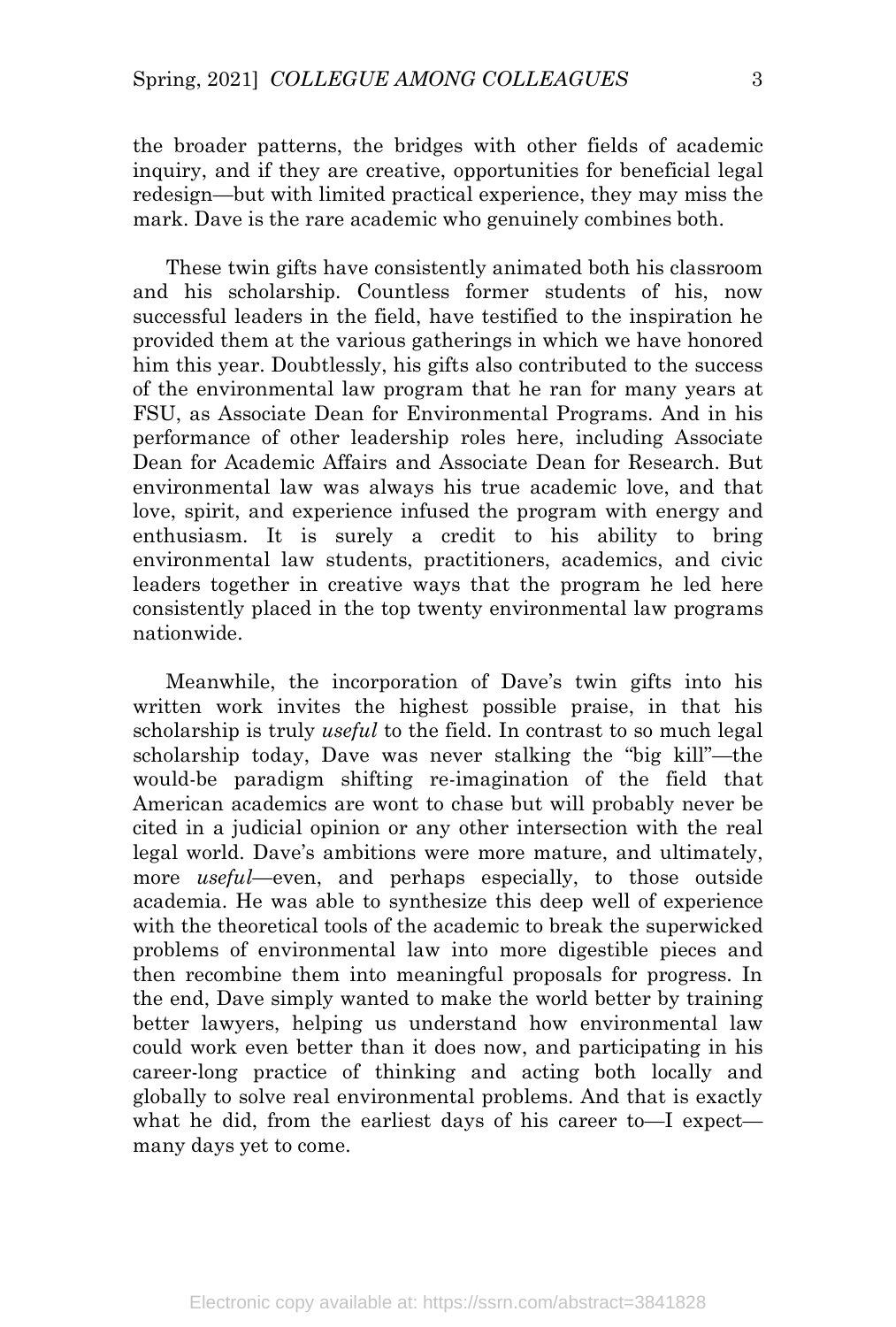Despite the towering figure Dave is professionally, the part of Dave that I have most appreciated is much more personal—and that is the extraordinary human being that he is. Dave educated his students, produced this body of work, and helped lead the law school at the same time that he took care of his family, his community, and himself. He raised three daughters with his wonderful wife, Mona, and seemed intimate with everything and everyone interesting in Florida government. He was the President and a Board Member of the Tallahassee Jewish Federation. He worked with teens at his Temple on charitable projects, earning widespread recognition for their good works, and he served the wider community in countless other ways, especially involving youth.

Dave became deeply involved in the public schools when his children were young and remained so long after that, working with them through systemic challenges and tutoring at-risk children. When he saw that more children needed help than he could help alone, he created not one but two middle school mentoring programs that partnered law students with struggling middle school students who would benefit from tutoring and role modeling. Dave served on countless local, state, national, and even international councils, and committees in whatever way he could help them, and he also found time to coach his daughters' softball teams. Dave is such a mensch that he even inspired those around him to eat better and exercise more regularly by his own good habits, leaving the office for a daily run to the athletic center after a carefully crafted healthful lunch.

At FSU too, Dave has been a backbone of the community. He cared about institution-building, but he also cared about individuals, and he went above and beyond the call of duty to support every student and colleague who crossed his path. While he was a towering figure professionally, it was easy not to know this, because he was so relentlessly humble and unassuming about all of this. Those of us he leaves behind at FSU will miss his consistently calm presence, accented with good humor and a strong sense of inclusiveness. Former colleagues have recalled how supportive he was of junior women faculty moving through the tenure process at a time where there were few tenured women on the faculty, and how committed he was to values of diversity and equity.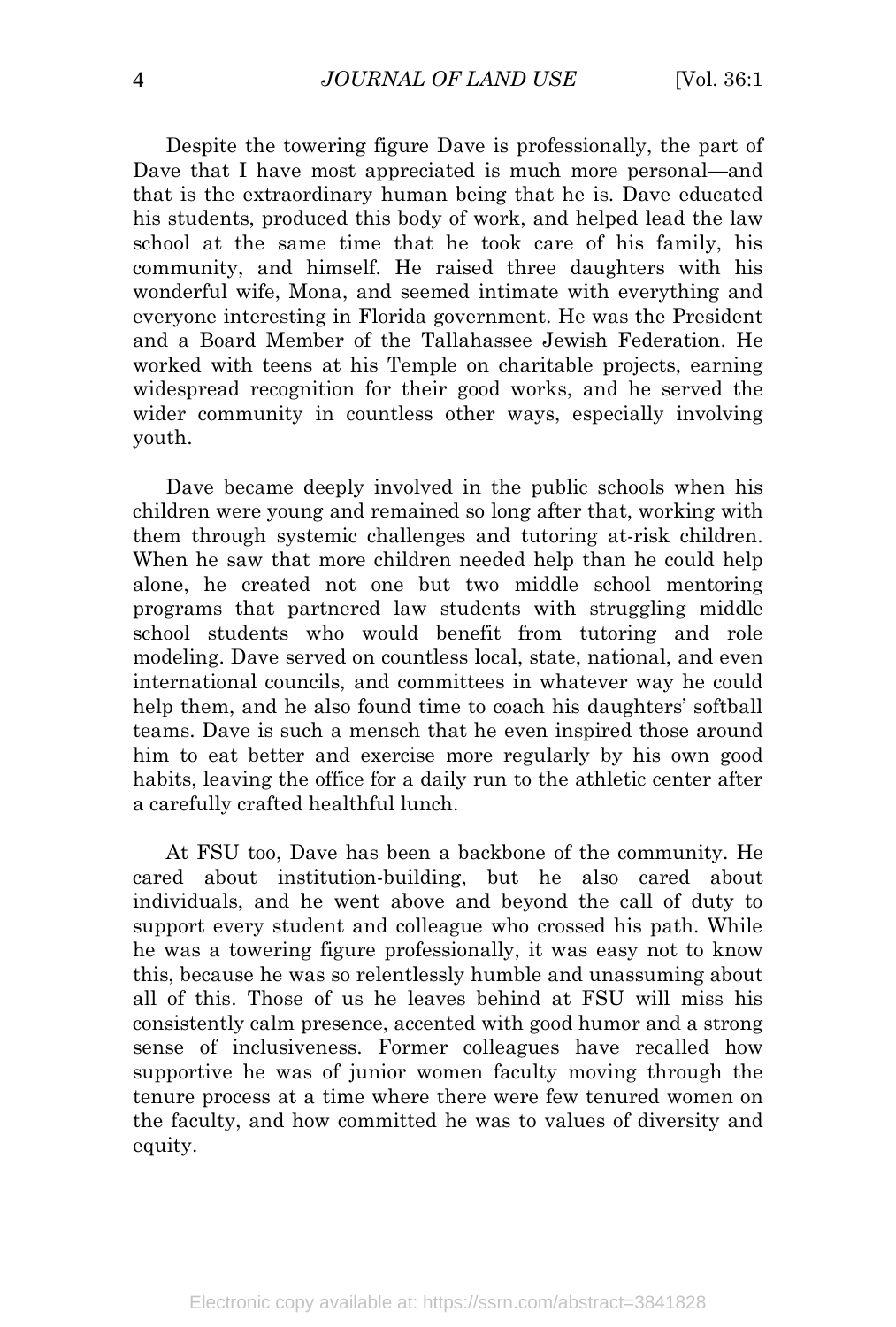Indeed, Dave was as wonderful a mentor as a new faculty member could have asked for—even the full professor that I was when I arrived here in 2015. Dave helped guide me through the interstices of my new local and institutional environment with a kindness of spirit that warmed me every time we met, and still does. Dave was so instrumental in bringing me here, and then helping me find an academic home here, that it is still hard for me to imagine being at FSU Law School without him. I already miss his wisdom, compassion, clarity of judgment, and steady leadership at work every day. But I am also excited for the new pursuits and adventures that await him on the other side of academia. Dave is, and always will be, a colleague among colleagues, the very best among us.

#### **Epilogue**

Since writing the above essay many months ago, I have had the terrible task of sharing with our students, alums, and colleagues the tragic news that Dave Markell finally left us on March 22, 2021, surrounded by family after a heroic battle with cancer. News of his passing prompted a spontaneous outpouring of grief from the many communities of which he was a part—from FSU alumni throughout the legal profession, to the local Jewish community here in Tallahassee, to the worldwide community of environmental law academics who cherished him. Here at FSU, we collected over ten pages of these remembrances to share with his loving family.

Reflecting the central theme of this essay, each of his communities heralded the remarkable friend, colleague, family member, and fellow citizen that Dave remained to his final days. Certainly, he devoted himself professionally to the highest aspirations of the environmental field, and he succeeded in a career marked by both academic and real-world accomplishments. We will continue to rely on his six books and fifty some-odd articles on such critical topics as climate change, environmental enforcement and compliance, and international environmental cooperation. Yet the enduring theme of these remembrances was his utter nobility and sincerity as a human being.

Despite these countless professional accomplishments, we will remember Dave even more as the man who personally embodied grace, so wholly devoted he was to bettering life for the people and the world around him. He loved his family, nurtured his students,